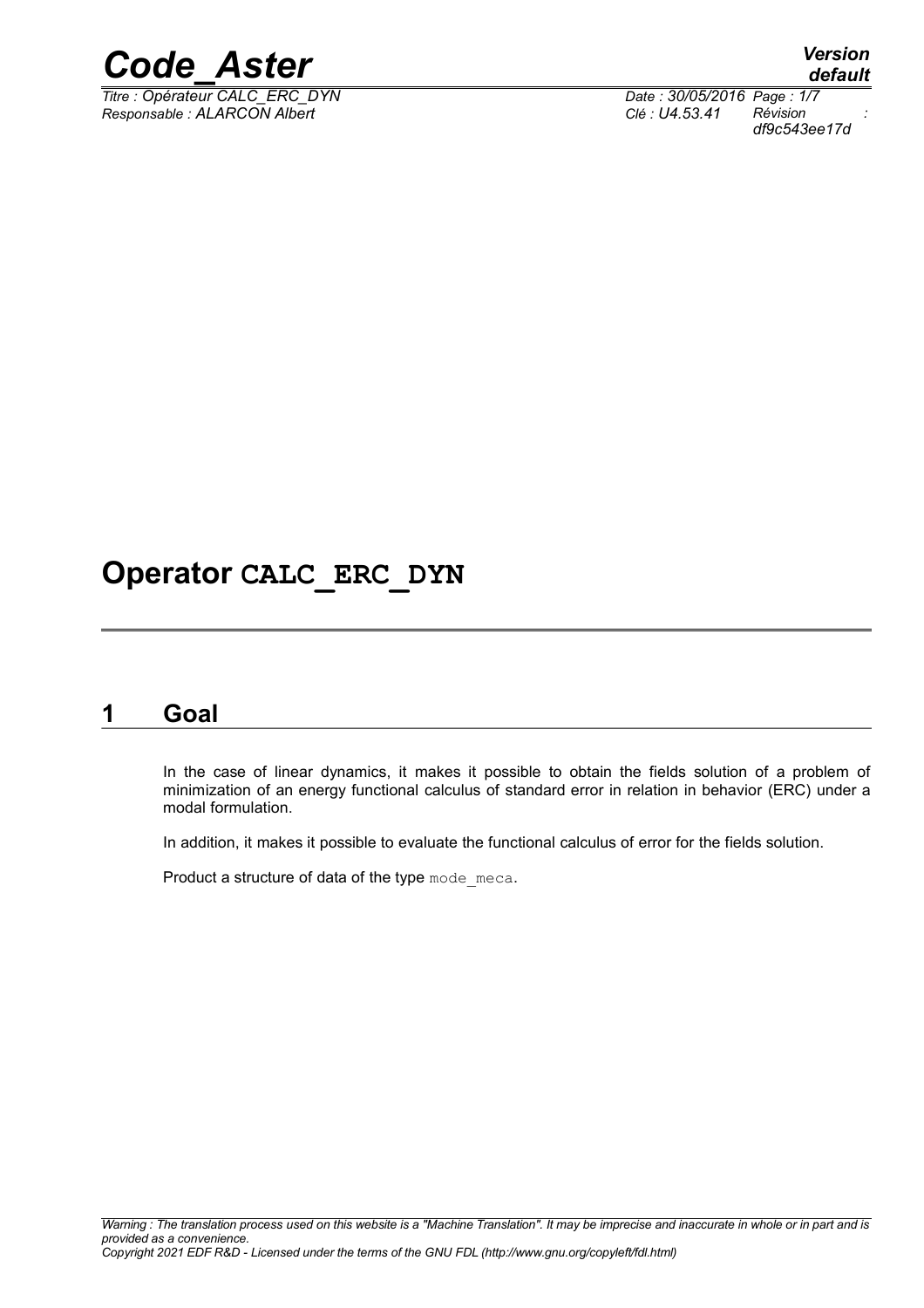*Titre : Opérateur CALC\_ERC\_DYN Date : 30/05/2016 Page : 2/7 Responsable : ALARCON Albert Clé : U4.53.41 Révision :*

# *default*

*df9c543ee17d*

### **2 Syntax**

|            | mode meca $[*] =$ CALC ERC DYN |     |                |                                           |                                           |
|------------|--------------------------------|-----|----------------|-------------------------------------------|-------------------------------------------|
|            | MATR MASS                      | $=$ |                | $m_{\ell}$                                | / [matr asse DEPL R]                      |
|            | MATR RIGI                      | $=$ | $K_{\ell}$     |                                           | / [matr_asse_DEPL_R]                      |
| ٠          | MATR NORME                     | $=$ | G,             |                                           | / [matr asse GENE R]                      |
|            | MATR PROJECTION                | $=$ | $H_{\ell}$     |                                           | / [corresp 2 mailla]                      |
|            | MEASUREMENT                    |     |                |                                           | $=$ me, $/$ [mode meca]<br>/ [dyna_harmo] |
| ♦          | CHAMP MESURE                   | $=$ |                | 'DEPL', [DEFECT]<br>'QUICKLY',<br>'ACCE', |                                           |
| ♦          | / FREQ<br>LIST FREQ            | $=$ | $=$ 1f,<br>cf, |                                           | [1 R]<br>$[\overline{\text{listr8}}]$     |
|            | ALPHA                          |     | $=$ $a1,$      |                                           | [R]                                       |
|            | GAMMA                          | $=$ | qa,            |                                           | [R]                                       |
| ♦          | EVAL FONC                      | $=$ |                | 'YES',                                    | 'NOT', [DEFECT]                           |
| ♦          | SOLVEUR                        | $=$ | ),             |                                           | . . to see [U4.50.01]                     |
| ♦<br>$)$ ; | TITLE =<br>tx,                 |     |                |                                           | $[1$ Kn]                                  |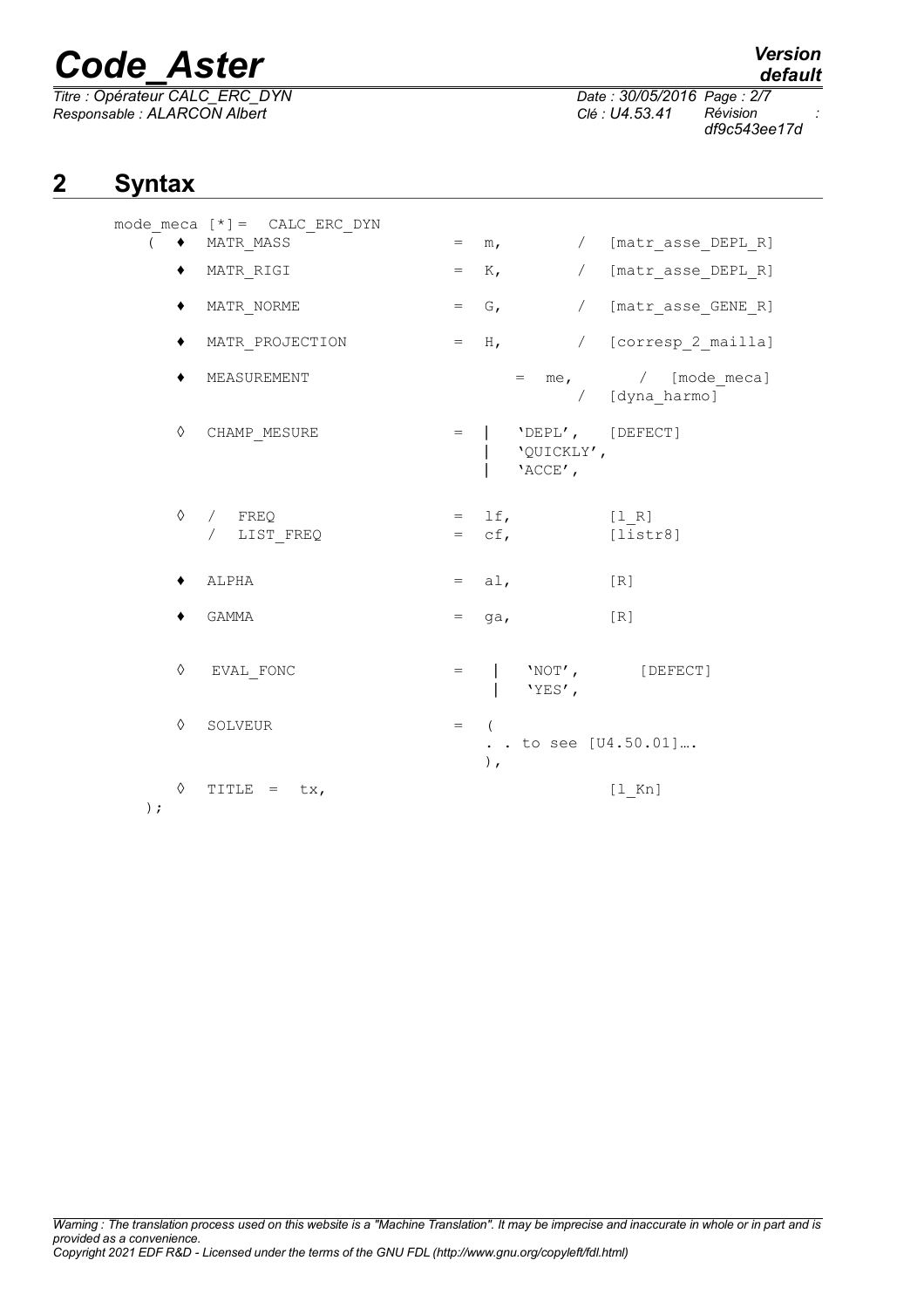*Titre : Opérateur CALC\_ERC\_DYN Date : 30/05/2016 Page : 3/7 Responsable : ALARCON Albert Clé : U4.53.41 Révision :*

*df9c543ee17d*

### **3 Recalls**

#### **3.1 Problem of optimization associated with an energy functional calculus**

This operator solves the following problem:

To find the triplet of acceptable fields  $(u, v, w)$  who minimize the functional calculus:

$$
e_{\omega}^{2}(u,v,w) = \frac{y}{2}(u-v)^{T}[K](u-v) + \frac{1-y}{2}(u-w)^{T}\omega^{2}[M](u-w) + \frac{1-\alpha}{\alpha}(Hu-\hat{u})^{T}[Gr](Hu-\hat{u})
$$

under the constraint:

$$
[K]v - \omega^2[M]w = 0
$$

Where:

- *K* represent a matrix of real rigidity
- *M* represent a matrix of mass
- *H* represent a matrix of observation

*Gr* represent a positive definite symmetrical matrix being used as standard of the errors within the space of observation

 $\omega = 2\pi f$ : pulsation of excitation

- $\hat{u}$  observation of displacements to the pulsation  $\omega$
- γ parameter of weighting of the errors (*u*−*v* ) and (*u*−*w*)
- $\alpha$  parameter of weighting of the functional calculus comparable to a term of regularization

#### **3.2 Equations of resolution of the problem**

Obtaining the triplet  $(u, v, w)$  associated with the problem under constraint higher brings, at each frequency considered, the resolution of the linear system of equations according to:

 $A$ *l*= $b$ 

with, for each own pulsation  $\omega_i$ :

$$
A_i = \begin{pmatrix} \gamma \left( K + \gamma/(1-\gamma)\omega_i^2 M \right) & -\gamma \left( K - \omega_i^2 M \right) \\ -\gamma \left( K - \omega_i^2 M \right) & \left( -2\alpha/(1-\alpha) \right) H^T G_r H \end{pmatrix} \text{ ; and } b_i = \begin{pmatrix} 0_n & 0 \\ \left( -2\alpha/(1-\alpha) \right) H^T G_r \hat{u}_i \end{pmatrix}
$$

For more details on the formulation, one will refer to the document [R4.10.07].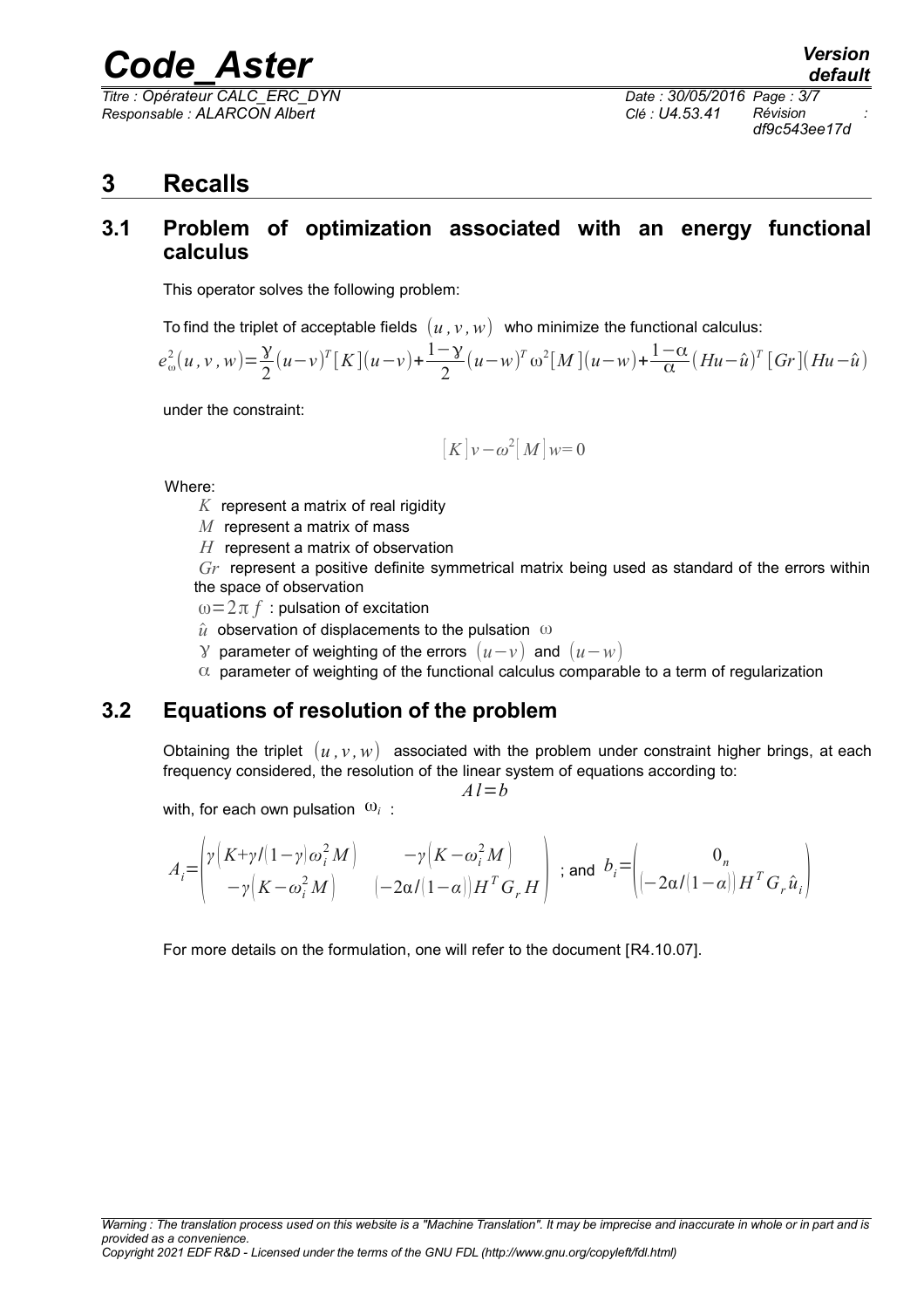*Titre : Opérateur CALC\_ERC\_DYN Date : 30/05/2016 Page : 4/7 Responsable : ALARCON Albert Clé : U4.53.41 Révision :*

*df9c543ee17d*

*default*

### **4 Operands**

#### **4.1 Operand MATR\_MASS**

 $MATR$   $MASS = m$ 

Name of the concept stamps assembled corresponding to the matrix of mass of the system.

#### **4.2 Operand MATR\_RIGI**

♦ MATR\_RIGI = K

Name of the concept stamps assembled corresponding to the matrix of rigidity of the system.

#### **4.3 Operand MATR\_NORME**

 $MATR$  NORME = G

Name of the concept stamps assembled generalized corresponding to the positive definite symmetrical matrix being used as standard of the errors within the space of observation.

#### **4.4 Operand MATR\_PROJECTION**

♦ CHECHMATER\_PROJECTION = H

Name of the matrix of projection making it possible to make the geometrical correspondence enters the grid associated with the matrices with mass and rigidity with a side, and grid associated with the observations  $\hat{u}$  on another side.

The matrix of projection H must result from a calculation with the operator PROJ CHAMP [U4.72.05] with the method 'COLLOCATION'.

#### **4.5 Operand MEASUREMENT**

♦ MEASUREMENT = me

Name of the concept of the type mode meca or dyna harmo telling the fields which will be used as an observation. This concept must contain sequence numbers as many than the number of frequencies which will be studied at the time of the call of the operator (operands FREQ/LISTE\_FREQ).

In addition, fields contained in  $me$  do not have to comprise degrees of freedom of the Lagrange type.

The dimension of the fields contained in this concept must be coherent with the dimension of the matrix normalizes G informed under the operand MATR\_NORME.

The use of the operator OBSERVATION [U4.90.03] can be a suitable means to condition a concept of the type mode meca or dyna harmo as a measurement me.

#### **4.6 Operand CHAMP\_MESURE**

 $\Diamond$  FIELD MESURE = | 'DEPL', [DEFECT] | 'QUICKLY', | 'ACCE',

Choice of the fields determining the type of field contained in measurement me.

#### **4.7 Operands FREQ/LISTE\_FREQ**

 $\Diamond$  / FREQ = 1f

*Copyright 2021 EDF R&D - Licensed under the terms of the GNU FDL (http://www.gnu.org/copyleft/fdl.html)*

*Warning : The translation process used on this website is a "Machine Translation". It may be imprecise and inaccurate in whole or in part and is provided as a convenience.*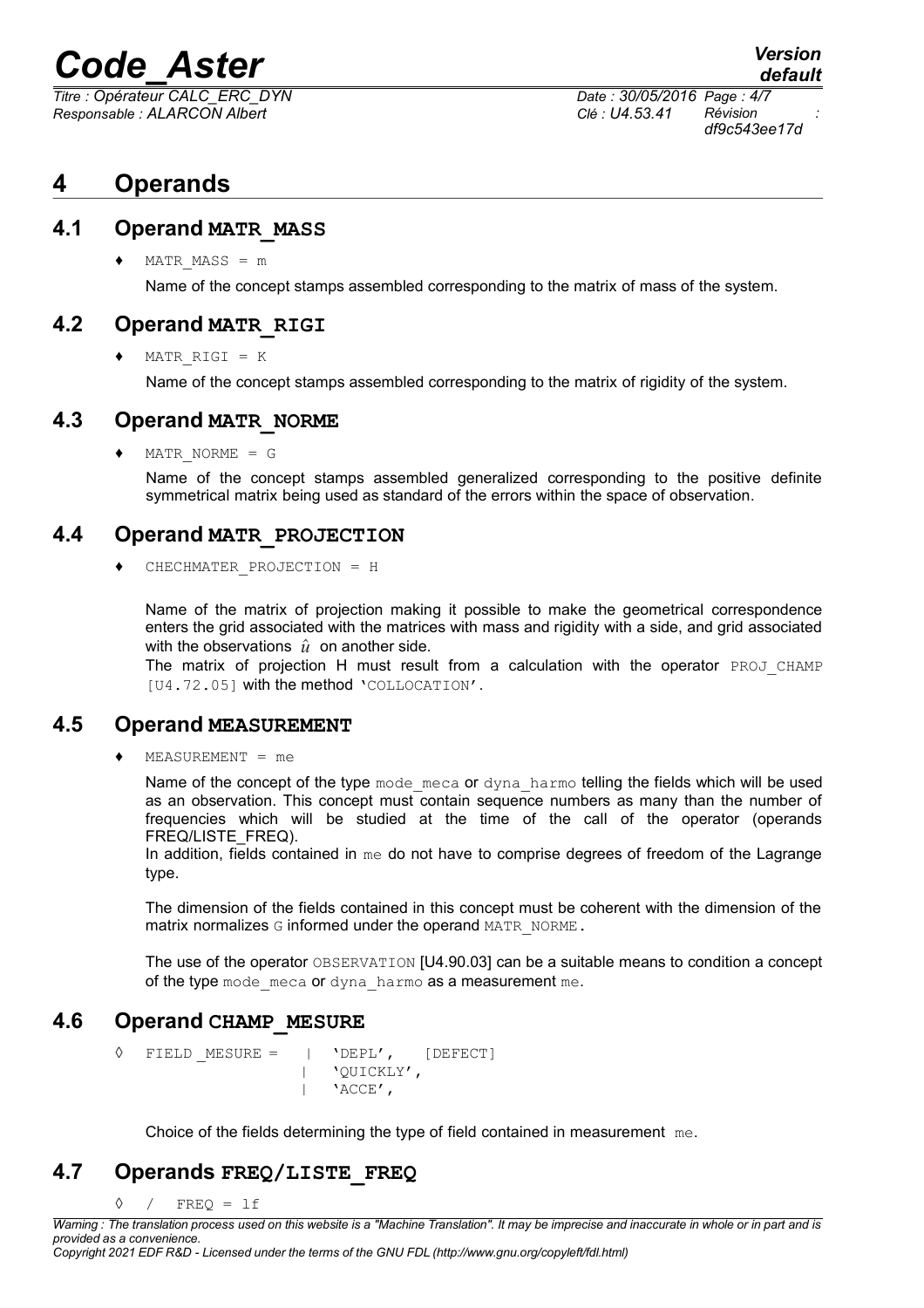*Responsable : ALARCON Albert Clé : U4.53.41 Révision :*

*Titre : Opérateur CALC\_ERC\_DYN Date : 30/05/2016 Page : 5/7 df9c543ee17d*

List of all the frequencies of calculation:  $(f1, f2, ..., fn)$ .

/ LIST**\_**FREQ = cf

Name of the concept of the type listr8 containing the list of the frequencies of calculation.

#### **4.8 Operand ALPHA**

 $ALPHA = a1,$ 

Value of the parameter of weighting assimilable functional calculus at the end of regularization.

#### **4.9 Operand GAMMA**

 $GAMMA = qa,$ 

Value of the parameter of weighting of the errors  $(u-v)$  and  $(u-w)$  functional calculus.

#### **4.10 Operand EVAL\_FONC**

◊ EVAL\_FONC = | 'YES', [DEFECT] | 'NOT',

Choice determining if the value of the functional calculus for the optimal triplet of fields will be evaluated and stored in the result. In the affirmative one, the operator will store under the dedicated parameter 'ERC EVAL FONC' computed values.

The storage of the value of 'ERC EVAL FONC' is made in the following way in the outgoing concept mode\_meca:

For lème- frequency of calculation, two values of 'ERC\_EVAL\_FONC' are stored:

- in  $(2^*$  (i-1) +1)<sup>ème</sup> nume ordre of the outgoing concept one stores the value of  $e_{\omega_i}^2(u,v,w)$
- in  $(2^*$  (i-1) +2)<sup>ème</sup> nume ordre of the outgoing concept one stores the value associated at the end of the fields with error  $(u-v)$  and  $(u-w)$  according to:

$$
\frac{y}{2}(u-v)^{T}[K](u-v)+\frac{1-y}{2}(u-w)^{T}\omega^{2}[M](u-w)
$$

#### **4.11 Operands SOLVEUR**

◊ SOLVEUR

This keyword factor is optional. It makes it possible to define the method of resolution of the system. Syntax is described in the document [U4.50.01].

In the current version, the solveurs available are MUMPS (defect) and LDLT.

#### **4.12 Operand TITLE**

◊ TITLE = tx

Title attached to the concept produced by this operator [U4.03.01].

#### **5 Storage of the fields solution**

Operator CALC\_ERC\_DYN produces a concept result of the type mode meca.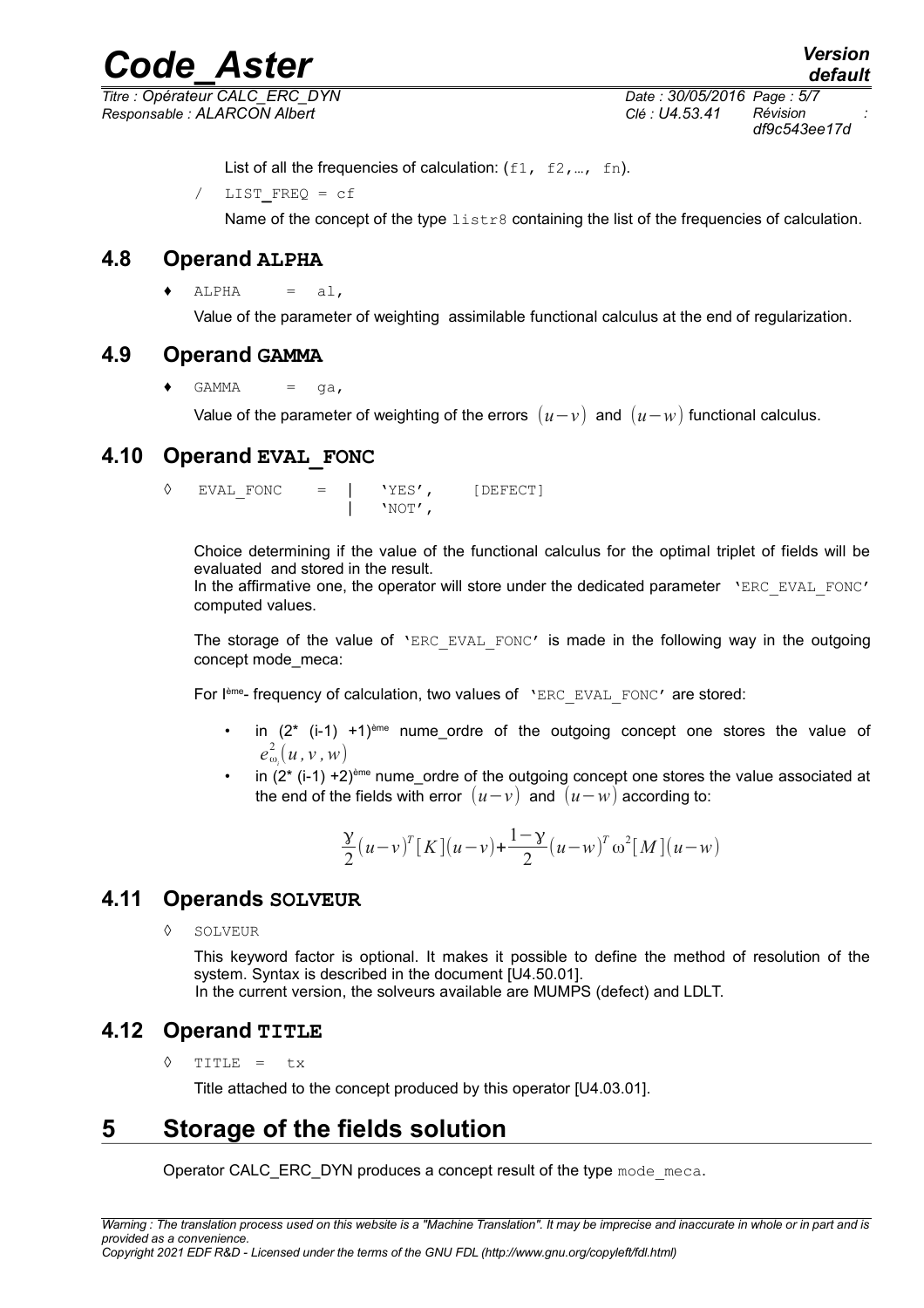*Responsable : ALARCON Albert Clé : U4.53.41 Révision :*

*Titre : Opérateur CALC\_ERC\_DYN Date : 30/05/2016 Page : 6/7 df9c543ee17d*

*default*

With each desired frequency, it calculates the fields solution *u* and (*u*−*v*) who are stored in the following way:

For Ième- frequency of calculation, are stored:

- in  $(2^*$  (i-1) +1)<sup>ème</sup> nume ordre of the outgoing concept is stored the field  $u$
- in (2<sup>\*</sup> (i-1) +2)<sup>ème</sup> nume ordre of the outgoing concept is stored the field  $(u-v)$

One is reminded that the field (*u*−*w*) is not calculated directly because can be obtained by the scalar relation:

$$
(u-w) = \frac{-y}{1-y}(u-v)
$$

#### **6 Example of use**

# CONSTRUCTION OF THE MATRICES OF THE MECHANICAL MODEL

```
ASSEMBLY (MODELE=MODNUM,
            CARA_ELEM=CARE,
            CHARGE=CHARGE_L,
           NUME DDL=CO (\sqrt{N}NAKED''),
           SOLVEUR= F (METHOD = 'MUMPS'),
           MATR ASSE= (F ( MATRIX = CO ("K"), OPTION = 'RIGI MECA'),
                       F ( MATRIX = CO ("M"), OPTION = 'MASS MECA'),),
            );
```
# CONSTRUCTION OF THE REDUCED MATRIX OF GUYAN BEING USED AS MATRICE\_NORME

# CL FOR THE CONSTRUCTION OF THE REDUCED MATRIX OF GUYAN

```
CHAR_G=AFFE_CHAR_MECA (MODELE=MODNUM, DDL_IMPO= (_F ( GROUP NO =
'OBSPOINT', DX=\overline{0}. ),),);
```

```
ASSEMBLY (MODELE=MODNUM,
            CARA_ELEM=CARE,
           CHARGE= (CHAR G, CHARGE L),
           NUME DDL=CO ("NU G"),
           SOLVEUR= F (METHOD = 'MUMPS'),
           MATR_ASSE= (F ( MATRIX = CO ("K1''), OPTION = 'RIGI_MECA'),F ( MATRIX = CO ("M1"), OPTION = 'MASS MECA'),),
            );
```
MOD\_STA=MODE\_STATIQUE (MATR\_RIGI=K1, MATR\_MASS=M1, MODE\_STAT= (\_F (GROUP\_NO=' OBSPOINT', AVEC CMP=  $(\ 'DX',\ )\ ,\ )\ ,\ )\ ;$ 

NUME\_RED=NUMÉRIQUE\_DDL\_GENE (BASE=MOD\_STA, STOCKAGE=' PLEIN');

MA\_RE=PROJ\_MATR\_BASE (BASE=MOD\_STA, NUMÉRIQUE\_DDL\_GENE=NUMÉRIQUE\_RED, MATR ASSE=M) ; K\_RE=PROJ\_MATR\_BASE (BASE=MOD\_STA, NUMÉRIQUE\_DDL\_GENE=NUMÉRIQUE\_RED,  $MATR$  ASSE=K);

# ONE CHOOSES (for example) the MATRIX NORMALIZES LIKE a COMBINATION OF # REDUCED MATRICES OF MASS AND STIFFNESS